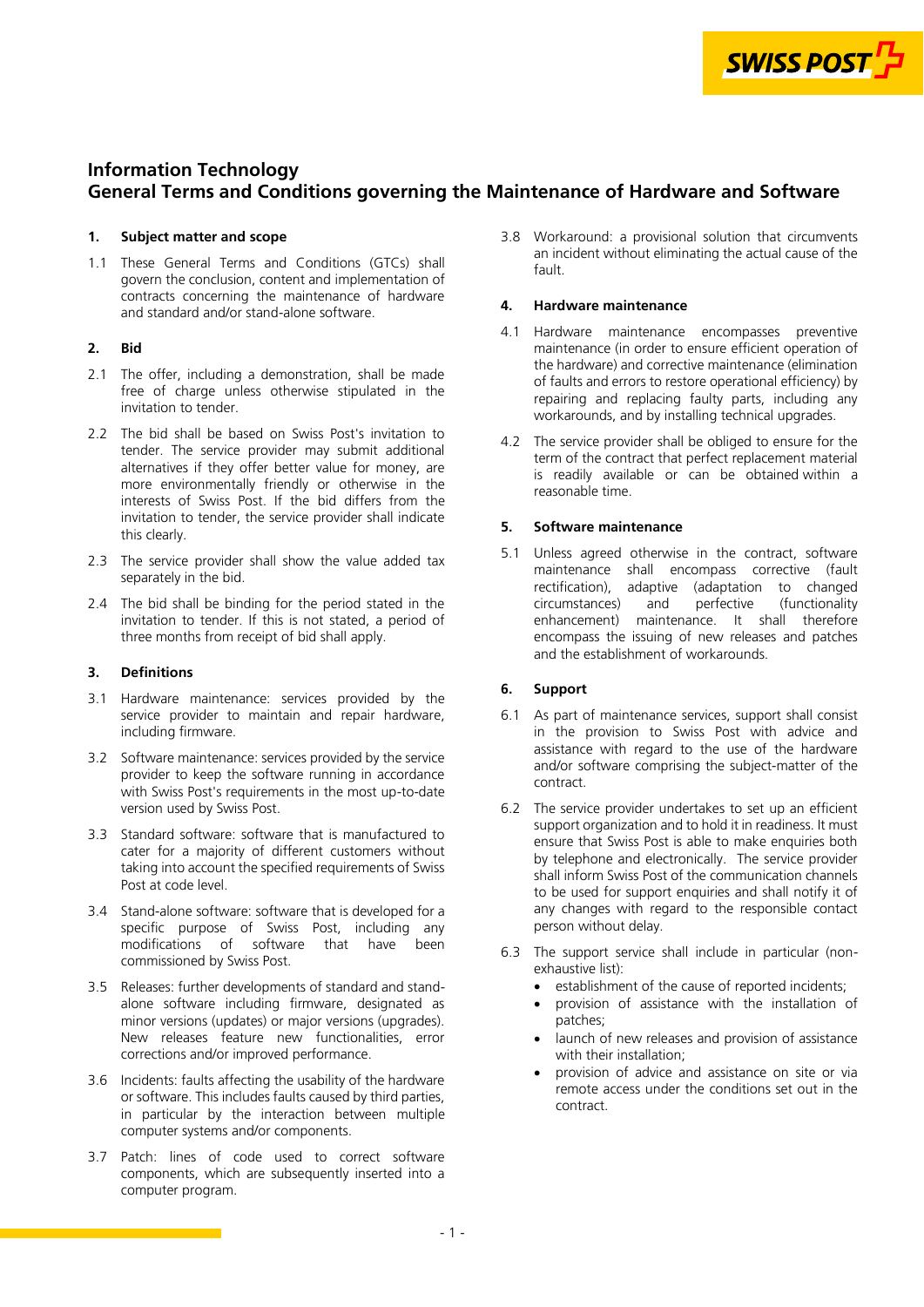

# <span id="page-1-0"></span>**7. Remote access**

7.1 If the service provider provides services by remote access, it must protect all data traffic against unauthorized access by third parties and in particular ensure that the obligations set out in Articles [20](#page-3-0) and [21](#page-3-0) are fulfilled.

# **8. Incidents caused by external factors**

8.1 At the request of Swiss Post, the service provider shall investigate the cause of an incident and its rectification, even if it is likely to have been caused by the interaction between multiple systems and/or components. The parties shall set out in advance how these services are to be remunerated in cases in which it has been established that the incident was not caused by the hardware or software maintained by the service provider.

#### **9. On-call, response and resolution times**

- 9.1 During the on-call time specified in the contract, the service provider shall receive reports via the agreed communication channels concerning incidents and enquiries and provide its hardware and software maintenance and support services. At the request of Swiss Post and for a separate contractually agreed fee, the service provider shall also provide its services outside the on-call time.
- 9.2 The response time is the period within which the service provider commences the analysis and rectification of a fault after an incident has been reported.
- 9.3 The resolution time is the period between the time when the report of an incident is received until it has been successfully rectified.
- 9.4 The maximum permissible response and resolution times are set out in the contract and are based on the priority allocated to an incident.
- 9.5 If the service provider fails to act within the times referred to in this Article 9, it shall pay liquidated damages as specified in Article [23.1.](#page-3-0)

# **10. Documentation and reports**

- 10.1 The service provider shall provide Swiss Post electronically or in writing with an updated, complete and reproducible set of documentation (installation and user manual) in the agreed languages and in the agreed quantity.
- 10.2 Swiss Post may copy the documentation for use under the terms of the contract.
- 10.3 The service provider shall issue a report after completion of individual hardware and software maintenance operations and forward it to Swiss Post.

# **11. Instruction und information**

- 11.1 The service provider shall be responsible for providing a level of instruction to be agreed on the basis of capacity and the number of persons involved in respect of maintenance work that affects operation and in respect of new releases.
- 11.2 The service provider shall apprise Swiss Post of facts and circumstances that render maintenance and support significantly easier, cheaper, more difficult or even impossible. The service provider shall inform Swiss Post regularly of technical hardware upgrades and new releases. It shall draw to Swiss Post's attention any effects that the use of new releases will have on the hardware concerned and on any interfaces.

#### **12. Deployment of employees**

- 12.1 The service provider shall deploy only carefully selected and well trained employees. It shall replace employees who do not have the necessary specialist knowledge or who otherwise compromise or jeopardize fulfilment of the contract. In particular, it shall take account of Swiss Post's interest in maintaining continuity.
- 12.2 The service provider shall deploy only employees who have the necessary authorizations to provide the services.
- 12.3 The service provider shall inform Swiss Post in writing upon request of the names and job titles of the employees deployed to perform the contract.
- 12.4 The service provider shall only replace the employees deployed who have been designated by the parties as key persons with the written approval of Swiss Post. Swiss Post shall only withhold such approval for good cause.
- 12.5 The service provider undertakes to comply with Swiss Post's internal regulations, rules of conduct and security measures (in particular those relating to computer and data security).
- 12.6 The provisions of this Article 12 shall also apply to other personnel of the service provider deployed to perform the contract, such as self-employed staff.

#### **13. Involvement of third parties**

- 13.1 The service provider may not involve third parties to provide its services (e.g. subcontractors, suppliers) without the prior written approval of Swiss Post. It shall remain responsible for ensuring that the third parties involved provide the services in accordance with the provisions of the contract.
- 13.2 The service provider shall impose on any third parties involved the duties set out in this Article 13 and the duties arising from Articles [14 \(Health and safety](#page-2-0)  [regulations, working conditions and equality of pay for](#page-2-0)  [women and men\)](#page-2-0)[, 20 \(Confidentiality clause\) and 21](#page-3-0) (Data protection and postal secrecy).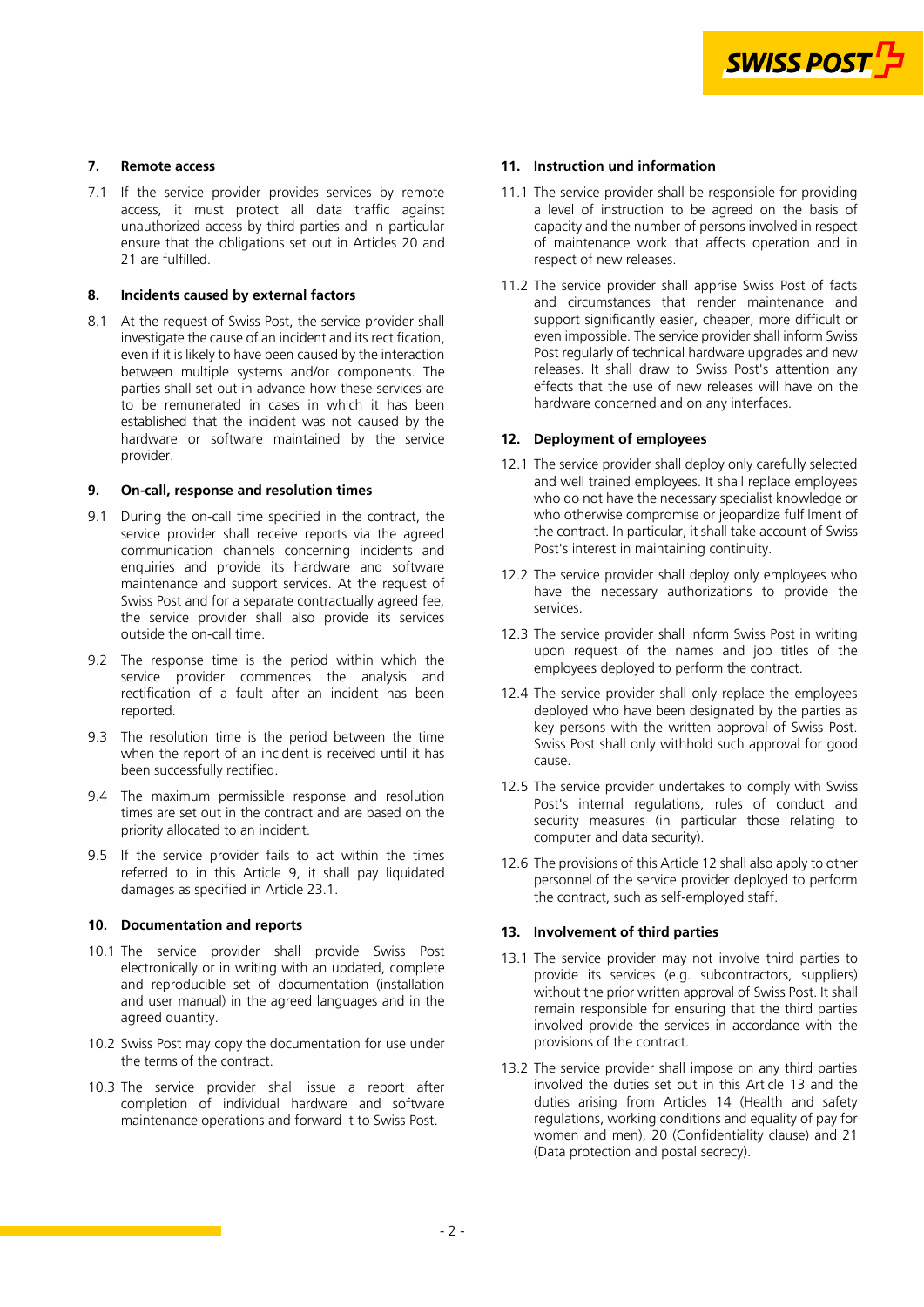

#### <span id="page-2-0"></span>**14. Health and safety regulations, working conditions and equality of pay for women and men**

14.1 Service providers with their registered office or a branch office in Switzerland shall comply with Swiss health and safety regulations, working conditions and the principle of equality of pay for women and men. Working conditions shall be those set forth in collective and standard employment contracts or, in their absence, the customary working conditions that apply at the location and to the occupation in question. Service providers with their registered office outside Switzerland shall comply with the relevant regulations that apply at the place where the service is provided.

# **15. Place of performance and transfer of benefits and risks**

- 15.1 Swiss Post shall designate the place of performance. If this has not been determined, the location of the hardware and/or the place where the software has been installed shall be deemed to be the place of performance.
- 15.2 Benefits and risks shall be transferred to Swiss Post on delivery and/or installation of the hardware.

# **16. Fees and invoicing**

- 16.1 The fee set under contract shall cover all services required for proper contractual performance. In particular, the fee shall cover the cost of spare parts and documentation, all support services, instruction and information, the assignment/granting of all rights. expenses, packing, transport, insurance and unloading costs and public charges (e.g. value added tax, waste disposal charges, customs duties).
- 16.2 If the hardware and/or software to be maintained has/have been supplied by the service provider as part of a procurement contract, the fee payable shall be reduced until such time as the warranty periods arising under the procurement contract have expired.
- 16.3 The service provider shall issue invoices in accordance with a payment schedule or after providing the services. Value added tax shall be stated separately on the invoice and may not be charged retrospectively.
- 16.4 The contractually agreed payment conditions and payment periods shall apply.
- 16.5 Advance payments may only be made in exceptional circumstances and provided that it has been agreed that the service provider will furnish Swiss Post at its own cost with security in the form of a bank or insurance guarantee from a bank of primary standing.
- 16.6 Where Swiss Post and/or Swiss Post companies (direct and indirect equity interests of at least 50 percent) use the services of the service provider, the relative fees shall be cumulated for the purposes of calculating discounts.

# **17. Import regulations**

17.1 The service provider guarantees compliance with any import regulations and that the necessary permits have been obtained.

# **18. Protective rights and usage rights over the software supplied by the service provider**

- 18.1 All protective rights (intellectual property rights and related rights as well as the prospective entitlement to such rights) over stand-alone software including releases and patches shall lie in full with Swiss Post.
- 18.2 Swiss Post and its companies (cf. Article 16.6) shall have a permanent temporally, geographically and substantively unlimited right to use standard software including releases and patches. This software shall not be associated with any particular hardware.

Swiss Post and its companies may make a number of copies at no additional charge for back-up and archival purposes, in particular with a view to operating redundant systems.

Swiss Post and its companies shall be entitled to arrange for standard software including releases and patches to be operated – solely for its own purposes – on the premises of a third party as part of an outsourcing operation.

Swiss Post shall be entitled to resell standard software including releases and patches, to the extent that it ceases to use them.

# **19. Infringement of protective rights**

- 19.1 The service provider shall mount a defence against third-party claims arising from infringement of protective rights without delay at its own cost and risk. It shall notify Swiss Post immediately of such claims in writing and shall not object to any intervention by Swiss Post in any legal proceedings. If the third party makes the claims directly against Swiss Post, the service provider shall at Swiss Post's first request participate in the dispute to the extent permitted under the relevant procedural rules. The service provider undertakes to bear all the costs (including damages payments), incurred by Swiss Post as a result of court action and/or any out of court settlement of a legal dispute. In the event of an out of court settlement, the service provider need only make the agreed payment to the third party if it has consented to the settlement beforehand.
- 19.2 If the maintenance work gives rise to a claim of infringement of protective rights that renders impossible the usage of the contractually protected services in full or in part, the service provider shall replace the relevant parts of the hardware and/or software with others that fulfil the contractual requirements or shall at its own expense procure a licence from the third party. If the service provider fails to exercise either option within a reasonable period, Swiss Post shall be entitled to withdraw from the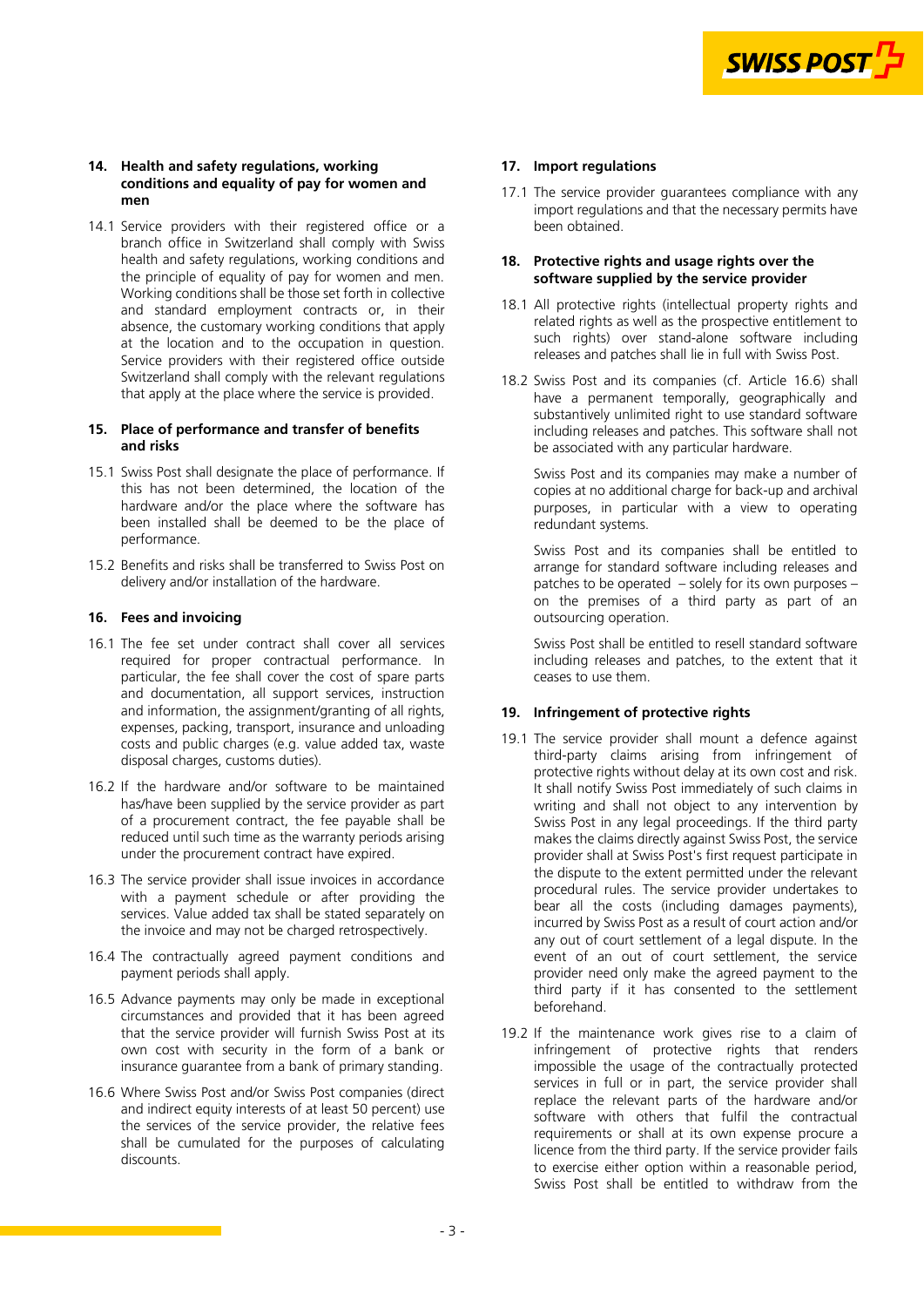

<span id="page-3-0"></span>contract with immediate effect. The service provider must under all circumstances hold Swiss Post harmless in all respects, irrespective of fault.

# **20. Confidentiality clause**

- 20.1 Any facts and information that are not in the public domain or generally accessible shall be treated as confidential by both parties. In case of doubt, facts and information should be treated as confidential. Both parties undertake to take all financially reasonable and technically and organizationally feasible precautions in order to protect confidential facts and information effectively against access by and disclosure to unauthorized persons.
- 20.2 This duty of confidentiality shall also apply prior to conclusion of the contract and shall continue beyond termination of the contractual relationship.
- 20.3 No breach of the duty of confidentiality shall be deemed to have occurred in the event that confidential information has been disclosed by Swiss Post within its own group or to third parties involved. This shall apply to the service provider insofar as disclosure is necessary for the performance of the contract or provisions of the contract are disclosed by it within the group.
- 20.4 The duty of confidentiality does not apply if an obligation to disclose the confidential information exists due to an enforceable official or judicial order or mandatory law. The other party must be informed beforehand, insofar as this is legally permissible. No prior information is required in the case of announcements by Swiss Post within the scope of public procurement law.
- 20.5 The service provider may not publicize the fact that a business relationship exists or has existed with Swiss Post, and shall not cite Swiss Post as a reference without written consent.
- 20.6 The parties shall subject their employees and other auxiliary persons to the obligations arising from this Article 20.
- 20.7 If either party breaches the aforementioned duty of confidentiality, it shall pay liquidated damages as specified in Article 23.2 to the other party unless it can be proved that it was not at fault.

#### **21. Data protection and postal secrecy**

- 21.1 The parties undertake to comply with the provisions of Swiss data protection laws.
- 21.2 Personal data may be processed solely for the purpose of and to the extent required for the performance and execution of the contract. The service provider shall inform Swiss Post in advance of any disclosure of data. Insofar as the service provider has access to the postal and payment transactions of Swiss Post's customers, it undertakes to comply with the requirement of postal secrecy as described in Article 321<sup>ter</sup> of the Swiss Criminal Code.
- 21.3 The parties shall subject their employees and other auxiliary persons to the obligations arising from this Article 21.
- 21.4 When required by Swiss Post, in particular when the European Data Protection Ordinance (EU-DSGVO) applies or when personal data is transferred outside Switzerland, the processing of personal data by the service provider is based on an additional data protection agreement.

# **22. Default**

- 22.1 If the service provider fails to comply with firmly agreed deadlines (expiration date transactions), it shall automatically be deemed to be in default, and in other cases after being sent a reminder.
- 22.2 If the service provider is in default, it shall pay liquidated damages as specified in Article 23.1 unless it can be proved that it was not at fault.

# **23. Liquidated damages**

- 23.1 Failure to comply with time limits and deadlines The liquidated damages shall amount to
	- CHF 1,000 per hour or part thereof, subject to a maximum total of one annual fee per occurrence, for the failure to adhere to the time limits specified in Article [9.](#page-1-0)
	- 0.05 percent per day of delay, subject to a maximum total of 10 percent of the annual fee per occurrence, for the failure to adhere to the deadlines specified in Article 22.

The liquidated damages referred to in Article 23.1 shall also be payable if the payments are accepted.

23.2 Duty of confidentiality

Liquidated damages shall amount to 10 percent of the annual fee for each instance of infringement, up to a maximum of CHF 50,000 per occurrence.

- 23.3 Payment of liquidated damages shall not release the service provider from the requirement to comply with its contractual obligations. Liquidated damages shall be payable in addition to any damages due.
- 23.4 The annual fee shall be deemed to be the fixed price agreed for the year in question. If no fixed price has been agreed to, the calculation of liquidated damages shall be based on the fee paid for the previous year; in the first year of the contractual relationship this will be the fee payable for the current year.

# **24. Warranty**

24.1 The service provider warrants that its services feature the agreed and warranted characteristics and that they will be suitable for use for the intended purpose and comply with the relevant legal requirements. It shall provide a guarantee for its services for at least 24 months from handover or installation of the hardware or software respectively. Deficiencies may be reported at any time during the guarantee period. The service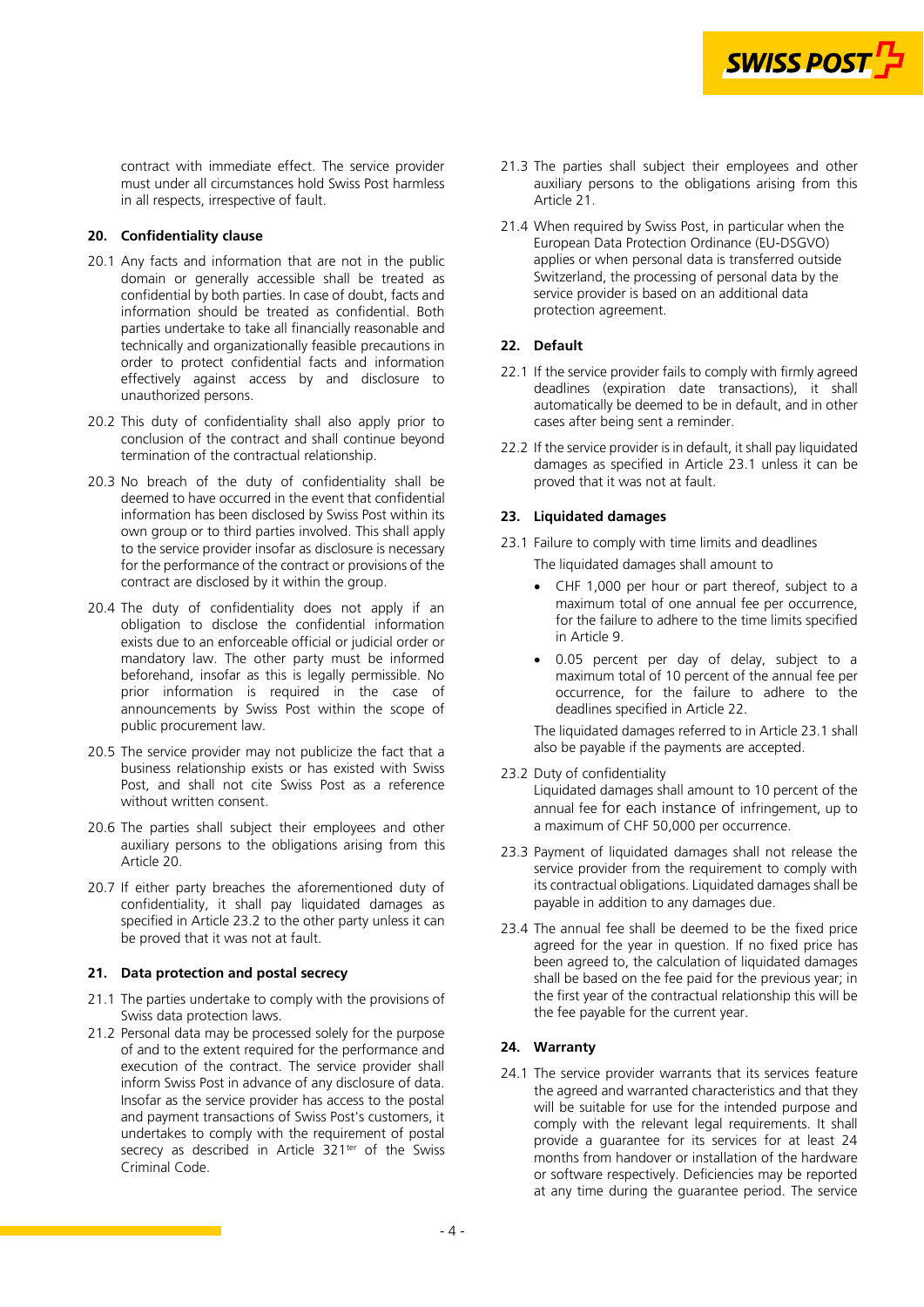

provider shall also be required after expiry of the guarantee period to settle any claims arising from the warranty rights below, provided that the deficiencies were reported within the guarantee period.

- 24.2 The service provider guarantees that it holds all of the rights required to provide its services in accordance with the contract. In particular, it warrants that any modifications and further developments of the hardware and software carried out as part of the maintenance work will not infringe the protective rights of third parties.
- 24.3 If the service provider supplies defective products (e.g. spare parts as referred to in Article [4.2](#page-0-0) or releases as referred to in Article [5.1](#page-0-0)), Swiss Post may at its choosing deduct the value of the defect from the fee, demand a supply of fault-free products or a repair. Where material defects are found, Swiss Post shall be entitled to withdraw from the contract.
- 24.4 If Swiss Post demands a repair or replacement, the supplier shall rectify the defects within the stated period and bear all resulting costs. If the service provider has failed to complete the required replacement or repair, or has not done so successfully, Swiss Post at its choosing deduct the value of the defect from the fee, carry out the necessary measures itself, arrange for this to be done by a third party at the service provider's cost and risk or withdraw from the contract. The service provider shall allow Swiss Post or third parties appointed by it access to the source code, insofar this is necessary for the repair and it holds the relevant rights. If the service provider fails to hand over the required source code within a period of 30 days of a request to do so, Swiss Post shall be entitled to open the source code itself by decompiling it or arrange for this to be done by third parties.
- 24.5 If loss, damage or injury occurs as the result of a defect, the service provider shall also be liable to pay compensation as described in Article 25.

# **25. Liability**

- 25.1 The parties shall bear liability for any loss, damage or injury cased to the other party, unless it can be proved that the relevant party was not at fault. Liability for personal injury shall be unlimited.
- 25.2 The parties shall bear liability for the conduct of the auxiliary persons and third parties whom they involve (e.g. subcontractors, suppliers) in the same manner as for their own.

# **26. Variations**

- 26.1 The parties shall be entitled to submit a proposal to vary the services in writing at any time.
- 26.2 If Swiss Post wishes to make a variation, the service provider shall advise in writing within 20 days whether the variation is possible and the effects that it will have on the services to be provided and on the fee and any deadlines. It may not withhold consent to a variation

proposed by Swiss Post if the variation is objectively possible and the overall nature of the services is preserved. Swiss Post shall decide within 20 days of receipt of the communication whether the variation is to be implemented.

- 26.3 If the service provider wishes to make a variation, Swiss Post shall be entitled to accept or reject such a proposal within 20 days of receipt of the communication.
- 26.4 Variations, especially variations of the scope of the services, the fee and the deadlines, must be set out in an addendum to the contract before work commences.
- 26.5 The service provider shall continue to work in accordance with the contract while the variations proposed are being considered, unless Swiss Post gives instructions to the contrary.

### **27. Inception and duration**

- 27.1 This contract shall take effect upon signature by both parties, unless a different inception date has been stipulated in the contract.
- 27.2 If a contract has been entered into for an indefinite period, unless agreed otherwise, it may be terminated in writing at the end of a calendar month. However, the service provider may not terminate the contract before five years since inception have passed. Termination may in addition relate only to individual parts of the contract. Unless agreed otherwise, the notice period shall be 12 months for the service provider and 3 months for Swiss Post.
- 27.3 The contract may be terminated at any time without notice for good cause. "Good cause" shall include the following in particular:
	- the occurrence of an event or state of affairs that renders the continuation of the contractual relationship unreasonable for the terminating party, such as a serious or repeated breach of contractual duties;
	- an official publication of the opening of bankruptcy proceedings or of a composition moratorium in relation to a party.

### **28. Consequences of termination**

28.1 Upon termination of the contract, the service provider must return to Swiss Post unsolicited all operating resources, data and documents placed at its disposal during the contractual relationship and destroy any copies. In addition, the service provider shall be required to return all documents and source code from stand-alone software supplied by the service provider that have been developed for Swiss Post during the contractual relationship, unless they are already in the possession of Swiss Post. The above items must be returned within 30 days of termination of the contract.